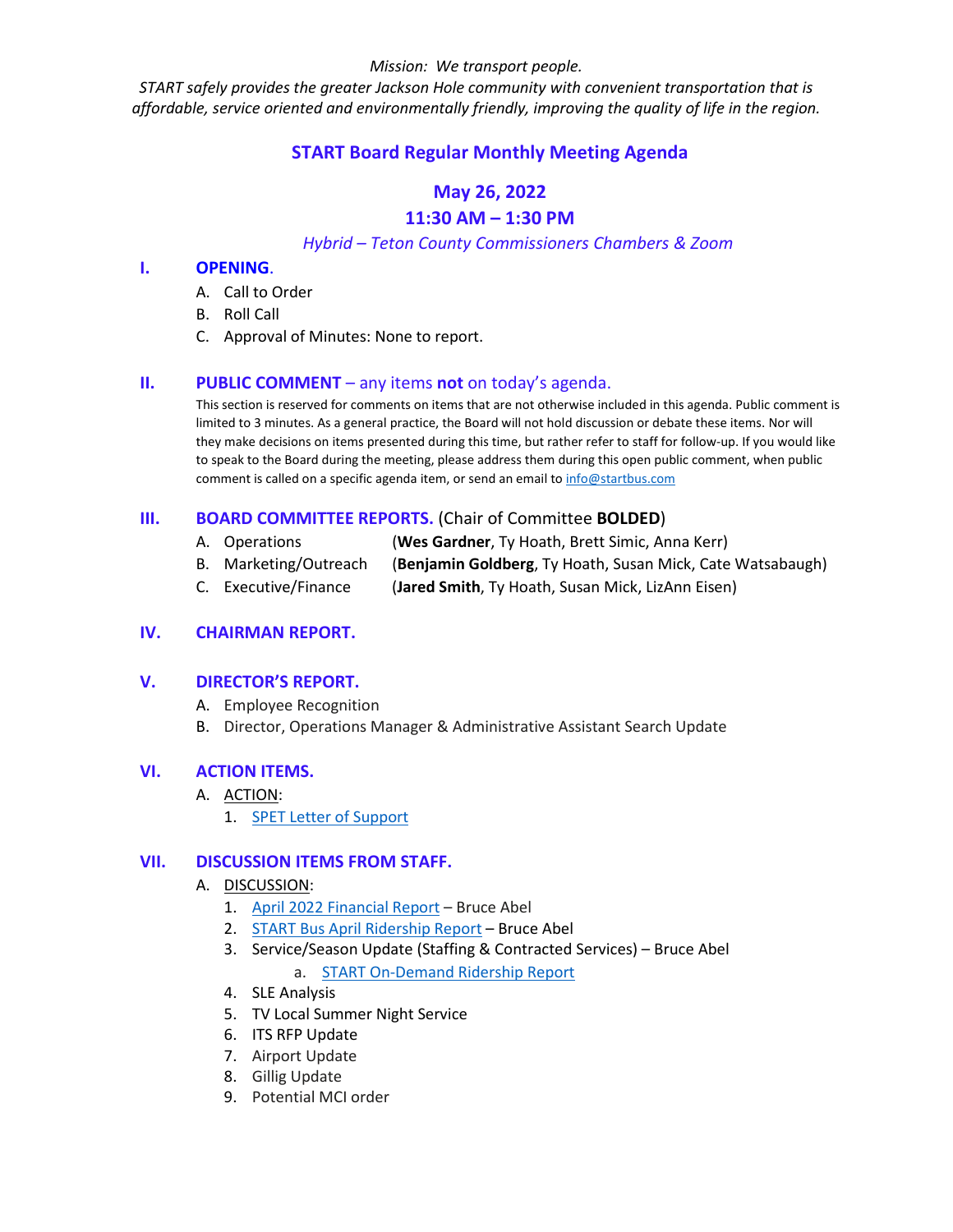#### *Mission: We transport people.*

*START safely provides the greater Jackson Hole community with convenient transportation that is affordable, service oriented and environmentally friendly, improving the quality of life in the region.*

- 10. Grand Targhee RFP
- 11. Etna Lease

## **VIII. DISCUSSION ITEMS FROM BOARD LIAISONS.**

- A. County Liaison: Luther Probst
- B. Town Liaison: Arne Jorgensen
- C. Teton Valley Liaison: Doug Self
- D. Star Valley Liaison: Vacant

## **IX. DISCUSSION ITEMS FROM BOARD.**

- A. OLD BUSINESS:
- B. NEW BUSINESS:

#### **X. EXECUTIVE SESSION.**

If needed (only matters related to real estate, personnel, or litigation)

#### **XI. TIME AND PLACE FOR NEXT MEETING.**

Thursday, June 23rd, 2022, 11:30 – 1:30PM, Hybrid – Teton County Chambers & Zoom

#### **XII. ADJOURNMENT.**